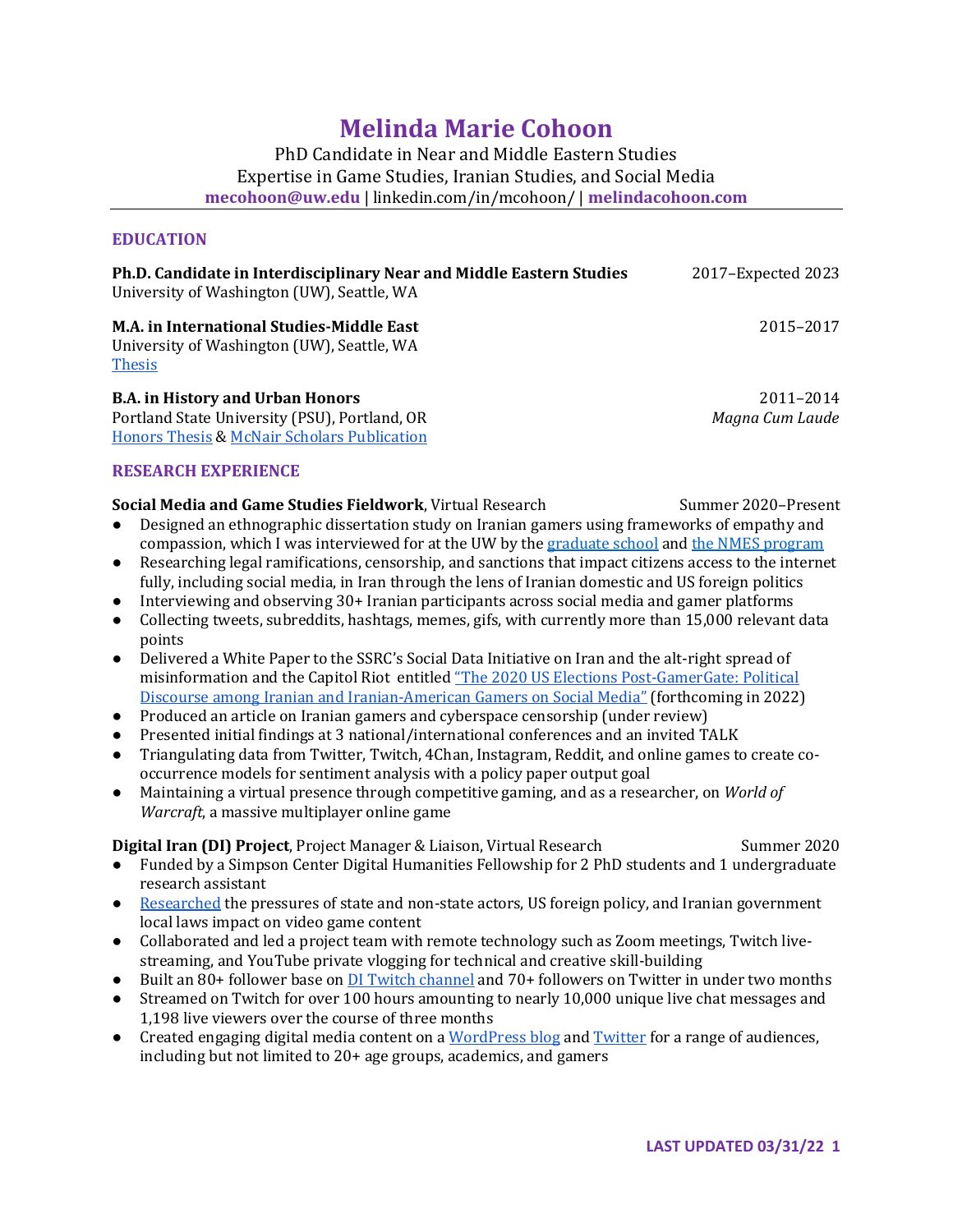- [Mentored](http://melindacohoon.com/my-uw-journey/) the DI project's undergraduate research assistant on digital technology, research, and grant writing, resulting in their Fulbright Award for 2020-2021, and their acceptance to Berkeley's German Studies PhD Program with competitive funding
- Published [the peer-reviewed](https://ideah.pubpub.org/pub/3dnzmywx/release/2) article that discusses the DI project goals, Iranian social media and game industry, and video game content
- Produced an article on discourse and metadata analysis of Iranian video games, and co-wrote an article on DI project management, live streaming, and pedagogy (under review)
- Presented at 3 national/international conferences and an invited TALK
- [Invited Talk + honorarium](https://www.facebook.com/nyukevo/photos/a.3568171686553042/3824762500893958/) at the Kevorkian Center, NYU (delayed)
- Awarde[d finalist title](https://thegamehers.com/finalists) for the Diversity & Inclusion in Esports Category during The\*gameHERs awards, for content creation and streaming on DI channel, while also advocating for women and LGBTQIA+.

# **PROFESSIONAL & TEACHING EXPERIENCE**

| Gorton Leaders Program, Mentor, Slade Gorton Policy Center, Seattle, WA  | Winter 2022-Present       |
|--------------------------------------------------------------------------|---------------------------|
| Suzzallo Library Central Circulation, Student Staff, UW                  | Spring 2018-Present       |
| Simpson Center Grant for HSTCMP 590, Graduate Assistant, UW              | Summer 2021               |
| HSTAFM 162: History of the Islamic World, Reader/Grader, UW              | Spring 2021-Summer 2021   |
| JSIS 202: Cultural Interactions in an Interdependent World, TA, UW       | Spring 2019               |
| HSTAFM 163: History of the Modern Middle East, TA, UW                    | Winter 2019               |
| JSIS 544: Reading Seminar on Middle East Studies, RA, UW                 | Autumn 2018               |
| Digital Humanities Training, DHSI, UVic, BC, Canada                      | Summer 2018 & Summer 2019 |
| Arabic Translator for the Department of History, Graduate Assistant, UW  | Winter 2017-Spring 2017   |
| Gorton Leaders Programs, Fellow, Slade Gorton Policy Center, Seattle, WA | Winter 2016-Spring 2016   |

# **TECHNICAL SKILLS & LANGUAGES**

# **Project Management, Digital Research Project Consulting & Mentorship**

**Programs, Tools, & Platforms:** Omeka Classic, OmekaS, Neatline, Docker, WordPress, Canvas, Alma Library Management System, Scalar, Visual Code Studio, Excel, CSV, Atlas.Ti, NVivo, XMedia Recode, Open Broadcasting System, Streamlabs, Audacity, Twitch.TV **Languages, Scripts, & Subsets:** JavaScript (D3) | CSS | JSON | HTML Basic **Research Methods:** Participant-Observation | Textual and Discourse Analysis | Interviews | Virtual Ethnography | Web Scraping and Data Mining using Python, HAR, and R | Data Visualization | Metadata **Persian & Arabic:** Advanced reading, speaking, and writing **French:** Intermediate reading, speaking, and writing

## **PEER-REVIEWED PUBLICATIONS**

**Journal Article**: "Politics of the Everyday: Iranian Gamers and Cyberspace Censorship," Under Review.

**Journal Article** co-authored with van Kooten, Kayla**: "**Digital Iran: Project Management and Live Streaming as Critical Digital Pedagogy," Under Review.

**Journal Article**: "The Digital Borderlands: (Counter)Discourse and Metadata Analysis of Iranian Video Games," Under Review.

**Journal Article**: "Thinking with bell hooks and Paulo Freire: A Syllabus for the Digital Middle East," Accepted.

**Journal Article**: "Digital Iran: Soft Power and Affect in Video Games," *Interdisciplinary Digital Engagement in Arts & Humanities,* vol 2(1), September 2021. DOI: 10.21428/f1f23564.3d7610e0.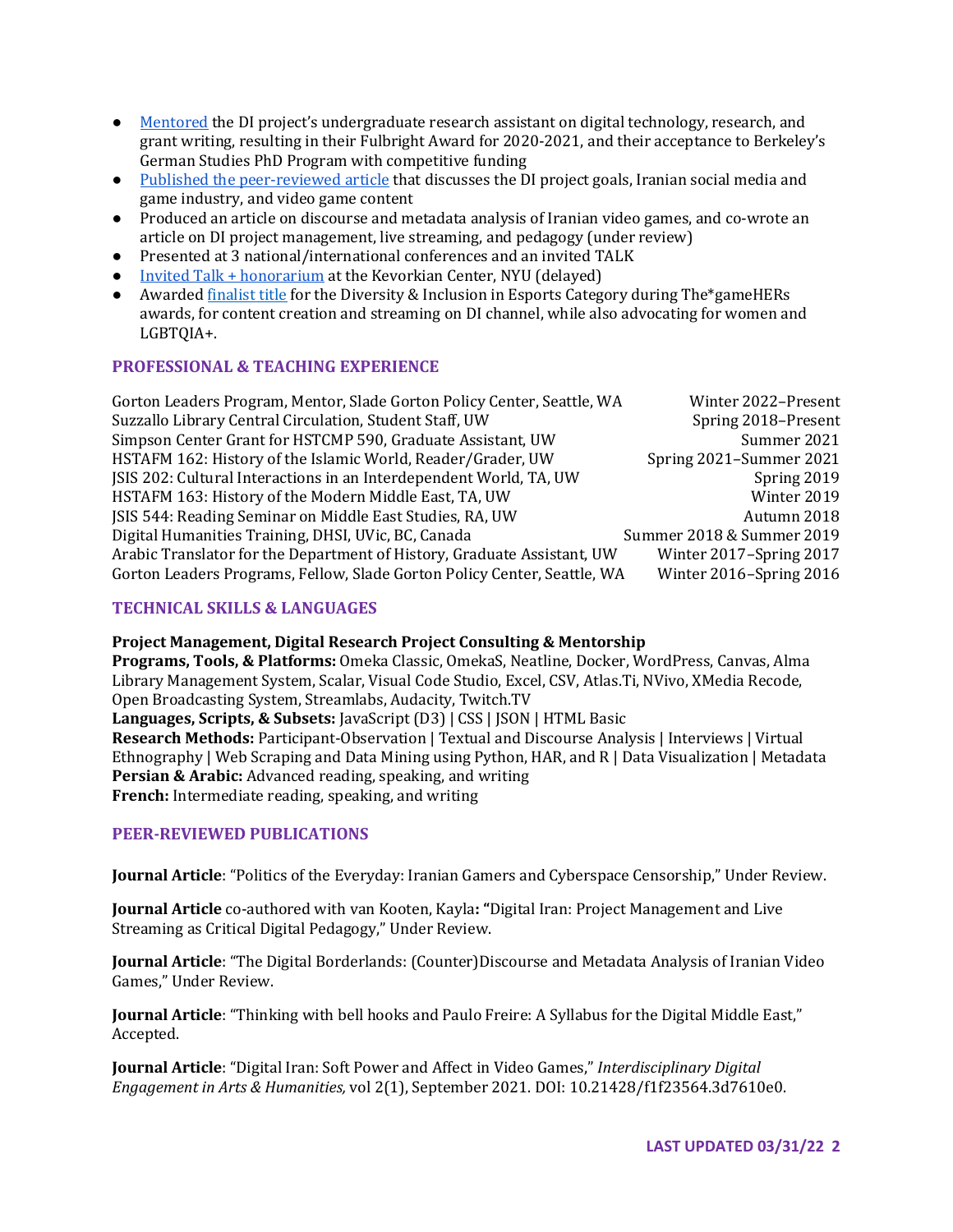**Book Review**: "Paulo Lemos Horta's *Marvellous Thieves: Secret Authors of the Arabian Nights*," *Review of Middle East Studies*, vol. 53(2), December 2019. DOI: 10.1017/rms.2019.47.

**Journal Article**: "The British-American Imperial Agenda in Iraq: The Oil and Railway line from Kirkuk to Haifa, 1920-1932," *PSU McNair Scholars Online Journal*, vol. 9, 2015. DOI: 10.15760/mcnair.2015.30.

## **MEDIA & IMPACT**

**Blog post:** "Prince of Persia and Queering the Near East," Digital Iran: Anticolonial and Imperial Narratives of Iran in Video Games, October 12, 2020. http://digitaliranproject.com/prince-of-persiaand-queering-the-near-east/.

**Newsletter:** "Near and Middle Eastern Studies Students Present a Virtual Panel at the 2020 Middle East Studies Association Annual Meeting," Middle East Center Newsletter, Fall 2020. https://jsis.washington.edu/mideast/news/newsletter/2020-fall-newsletter/.

**Blog post:** "Battlefield 3: The Affective Dimensions of a Virtual Middle East," Digital Iran: Anticolonial and Imperial Narratives of Iran in Video Games, August 2, 2020. http://digitaliranproject.com/battlefield-3-the-affective-dimensions-of-a-virtual-middle-east/.

**Blog post** with Rahbar, Victoria**:** "Reading and Playing Right to Left: Preserving Japanese Comics and Iranian Video Games," Near Eastern Languages & Civilization, June 29, 2020. https://nelc.washington.edu/news/2020/06/29/reading-and-playing-right-left-preserving-japanesecomics-and-iranian-video-games.

**Newsletter:** "An Interview with Journalist and Iran Specialist Barbara Slavin," Middle East Center Newsletter, Fall 2019. https://jsis.washington.edu/mideast/news/newsletter/fall-2019/.

#### **FELLOWSHIPS, GRANTS, & SCHOLARSHIPS**

| Roshan Institute Fellowship for Excellence in Persian Studies + top off scholarship, UW | 2021-2022 |
|-----------------------------------------------------------------------------------------|-----------|
| Social Data Research and Dissertation Fellowship, Social Science Research Council       | 2020-2021 |
| Maurice and Lois Schwartz Fellowship, NELC, UW                                          | 2020-2021 |
| Roshan Institute Fellowship for Excellence in Persian Studies, UW (x2)                  | 2019-2021 |
| Google Conference Scholarship Program                                                   | 2021      |
| Digital Forays Lightning Talks Honorarium (delayed), Kevorkian Center, NYU              | 2021      |
| Diversity & Inclusion in Esports Category (Finalist), #thegameHERSAwards, the*gameHers  | 2020      |
| Digital Humanities Summer Fellowship for Digital Projects, Simpson Center, UW           | 2020      |
| Digital Humanities Summer Institute Tuition Scholarship, DHSI, UVic                     | 2020      |
| Graduate Research Cluster Grant, Simpson Center, UW                                     | 2019-2020 |
| Foreign Language and Area Studies Fellowship, Persian (Summer), MEC, UW                 | 2019      |
| Digital Humanities Summer Institute Tuition Scholarship, DHSI, UVic                     | 2019      |
| Digital Humanities Summer Institute Travel Grant, Simpson Center, UW                    | 2019      |
| Carolee Danz Endowed Scholarship (Spring), UW Libraries                                 | 2019      |
| Digital Humanities Summer Institute Travel Grant, Simpson Center, UW                    | 2018      |
| Easa A. Bateh Fellowship (Summer), NELC, UW                                             | 2018      |
| Foreign Language and Area Studies Fellowship, Turkish (Summer), GSC, UW (Declined)      | 2018      |
| Foreign Language and Area Studies Fellowship, Arabic, MEC, UW                           | 2017-2018 |
| Foreign Language and Area Studies Fellowship, Arabic (Summer), MEC, UW (Declined)       | 2017      |
| Foreign Language and Area Studies Fellowship, Arabic, MEC, UW                           | 2016-2017 |
| Foreign Language and Area Studies Fellowship, Arabic (Summer), MEC, UW                  | 2016      |
| The Henry M. Jackson Top Scholar Fellowship, UW                                         | 2015-2016 |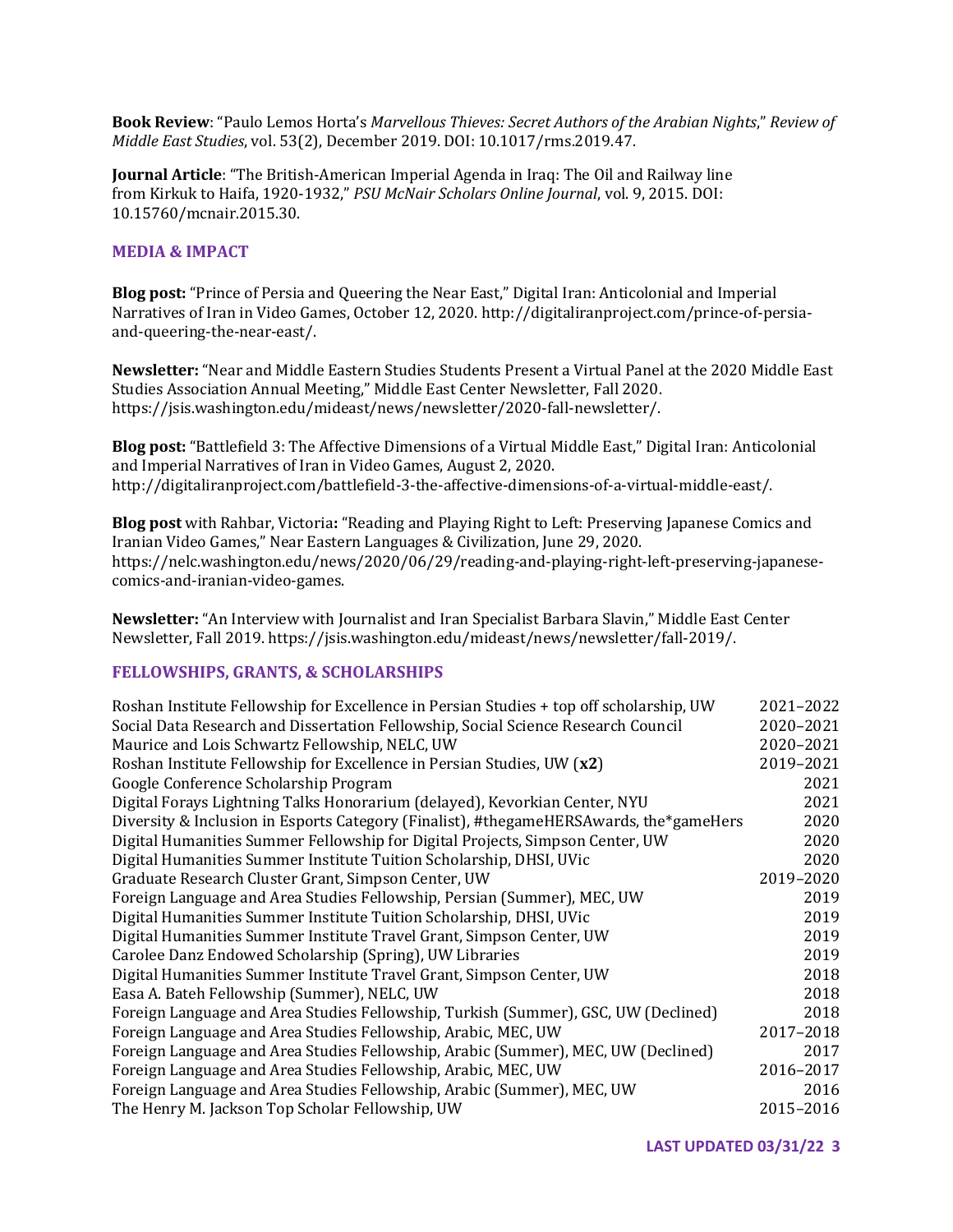| Ronald E. McNair Travel Grant, PSU                | 2014      |
|---------------------------------------------------|-----------|
| Ronald E. McNair Research Fellowship Program, PSU | 2013–2014 |
| The Diversity Enrichment Scholarship, DMSS, PSU   | 2013–2014 |
| President's Equal Access Scholarship, DMSS, PSU   | 2013–2014 |

#### **SELECTED CONFERENCE PRESENTATIONS & WORKSHOPS**

**Invited TALK:** "Iranian Gamers on Social Media, Twitch, and World of Warcraft," *Near East 101: Gateway to NELC Digital*, Near Eastern Languages & Civilization, University of Washington, Seattle, WA, November 3, 2021.

**Panel Presenter:** "Affective Entanglements: Iranian and Iranian American Gamers on Social Media and World of Warcraft," "STS Alter-ed" Panel, *Good Relations: Practices and Methods in Unequal and Uncertain Worlds*, Society for Social Studies of Science Annual Meeting, October 8, 2021.

**Conference Presenter:** "Critical Digital Pedagogy and Mentorship: A Syllabus for the Digital Middle East," *Open/Social/Digital Humanities Pedagogy, Training, and Mentorship*, University of Victoria, BC, CA, June 17, 2021.

**Conference Presenter:** "*Digital Iran* Project Management," *Project Management in the Humanities Virtual Conference*, University of Victoria, BC, CA, June 9, 2021.

**Conference Presenter:** "Digital Iran: Narratives of (De)colonization in Video Games," *Digital Humanities Summer Institute Virtual Conference & Colloquium*, University of Victoria, BC, CA, June 7, 2021.

**Moderator:** "In Conversation with Mana Kia: Persianate Selves," *Persian Studies Workshop Series Spring 2021* sponsored by the Department of Near Eastern languages and Civilization and Persian and Iranian Studies Program, University of Washington, Seattle, WA, March 9, 2021. https://www.youtube.com/watch?v=GeuM1aETb3U.

**Showcase:** "Digital Iran: Narratives of (De)colonization in Video Games," *Hacking the Academy: Simpson Center Digital Humanities Summer Fellows Showcase*, University of Washington, October 13, 2020.

**Invited TALK:** "Digital Iran: Anticolonial and Imperial Narratives of Iran in Video Games," *Society of Scholars* Virtual Meeting, Walter Chapin Simpson Center for the Humanities, University of Washington, Seattle, WA, October 7, 2020.

**Panel Presenter:** "The Affective Entanglement: Iranian Women Gamers Online," "Ethnographies of the Everyday: Negotiating Iranian Subjectivities through Gender Performance, Music, and Video Games" Panel, *Middle East Studies Association Virtual Conference*, October 6, 2020.

**Workshop co-presenter** with Rahbar, Victoria: "Reading and Playing Right to Left: Preserving Japanese Comics and Iranian Video Games," *The Right to Left Virtual Workshop*, University of Victoria, Victoria, BC, CA, June 7, 2020.

**Conference Presenter:** "The Digital Borderlands: Glocalizing Iranian Video Games," *Digital Humanities Summer Institute Virtual Conference & Colloquium*, University of Victoria, Victoria, BC, CA, June 2, 2020.

**Workshop lead** with Elezovic, Arna, and Apa Pomeshikov, Ayda, "Introduction to Interdisciplinary Ethnographies: Defining Ethnography in Anthropology and Science and Technology Studies," *Interdisciplinary Ethnographies Workshop Series* sponsored by the Walter Chapin Simpson Center for the Humanities, University of Washington, Seattle, WA, December 2, 2019.